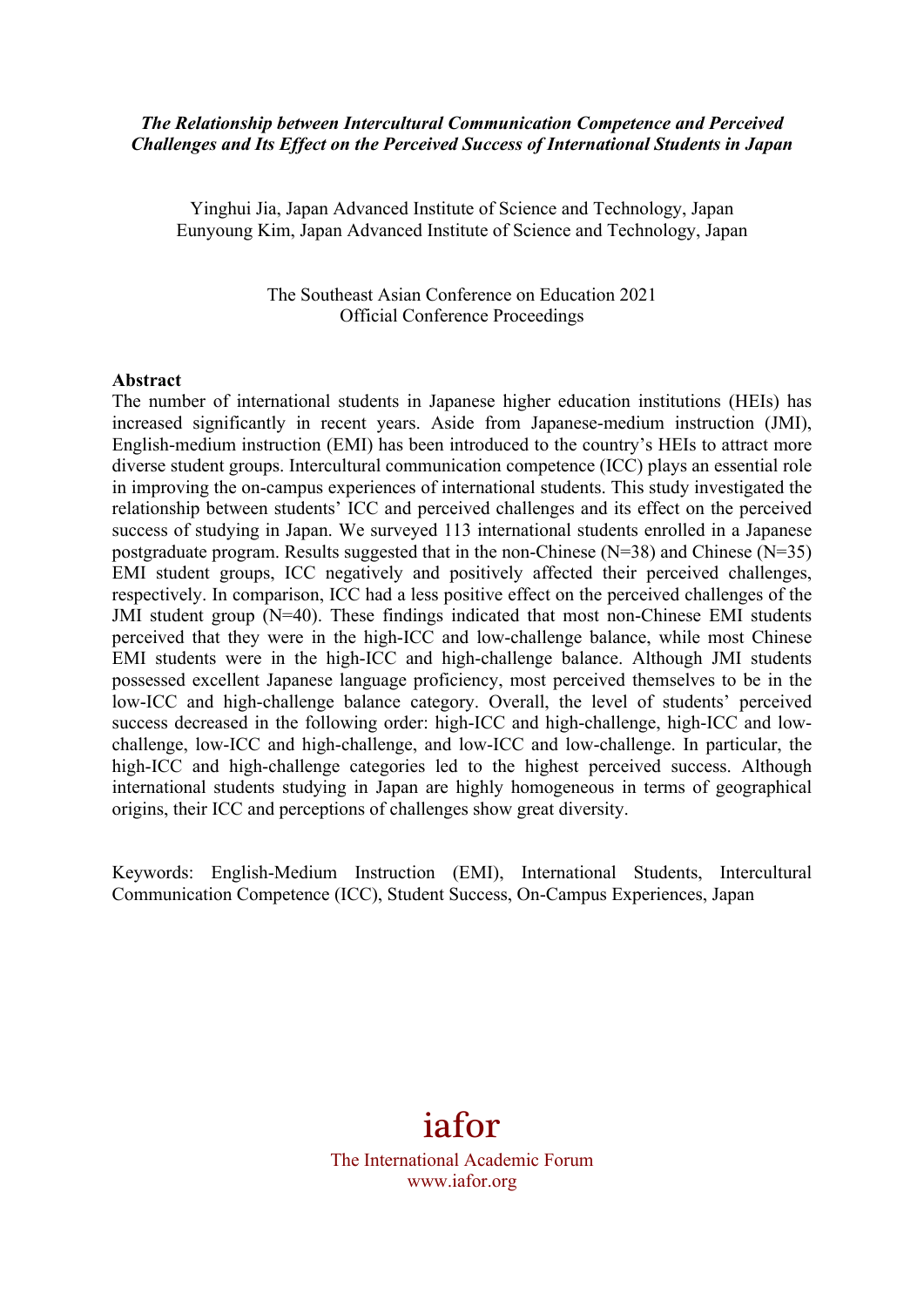### **Introduction**

In addition to traditional Japanese-medium instruction (JMI), Japanese higher education institutions (HEIs) have introduced English-medium instruction (EMI) as a strategy to attract more international students. The number of international students studying in Japanese HEIs has increased dramatically since 2015, and this group is currently dominated by students from Asian countries and regions. International students, who comprise a highly homogeneous group, account for the majority of the population of EMI students in Japan (Shimauchi, 2018). However, only a few studies have investigated international students' EMI experiences in Japan, especially at the graduate level (Rakhshandehroo & Ivanova, 2020). For example, Rose et al. (2020) examined the relationship between undergraduate Japanese students' English language proficiency and their learning success in EMI classes. Sarwari and Wahab (2016) explored the relationship between postgraduate international students' English language proficiency and intercultural communication competence (ICC) in Malaysia. Hanada's (2019) research suggested that studying abroad can affect Japanese undergraduate students' ICC. Nevertheless, there remains a lack of discussion on international graduate students' ICC in relation to their learning experiences in Japan.

Therefore, the current study investigates the relationship between international graduate students' ICC and perceived challenges and its effect on their perceived success in studying in Japan. The following research questions are addressed in this work: (1) What is the relationship between international graduate students' ICC and their perceived challenges? and (2) What kind of effect does the ICC–challenge balance have on international graduate students' perceived success?

## **Literature Review**

In light of the increased pressure to shrink high school graduates' population and the lack of competitiveness with other countries' academic rankings, the Japanese government has introduced and promoted EMI at universities as a solution to attract more international students (Hashimoto, 2018). In 2009, the well-funded Global 30 (G30) Project was launched by Japan's Ministry of Education, Culture, Sports, Science, and Technology (MEXT), which aggressively established the inclusion of EMI into designated HEIs (Rose & McKinley, 2018). Since then, EMI courses have been integrated into existing JMI courses (Rakhshandehroo & Ivanova, 2020). Government initiatives have prompted HEIs to establish their own EMI projects on a significant scale. Data show that 36% and 16.2% of Japanese universities have implemented EMI courses and full-degree English-taught programs (ETPs) at the graduate level, respectively (MEXT, 2019).

As mentioned previously, the number of international students studying in Japanese HEIs has increased dramatically. According to statistics published by the Japan Student Services Organization (JASSO, 2019), the main characteristic of international students in Japan is that over 90% come from Asia, while only around 5% come from Europe and North America. Thus, on-campus English is "Asian-accented" and dominated by the "Asian variety" (Haswell, 2017). A previous research has identified language and cultural challenges as the two primary issues that students often experience in their EMI programs and courses (Ishikura, 2015).

In a multicultural EMI class, international students experience confused English varieties, a sense of inadequacy, and other negative feelings when using the English language (Haswell,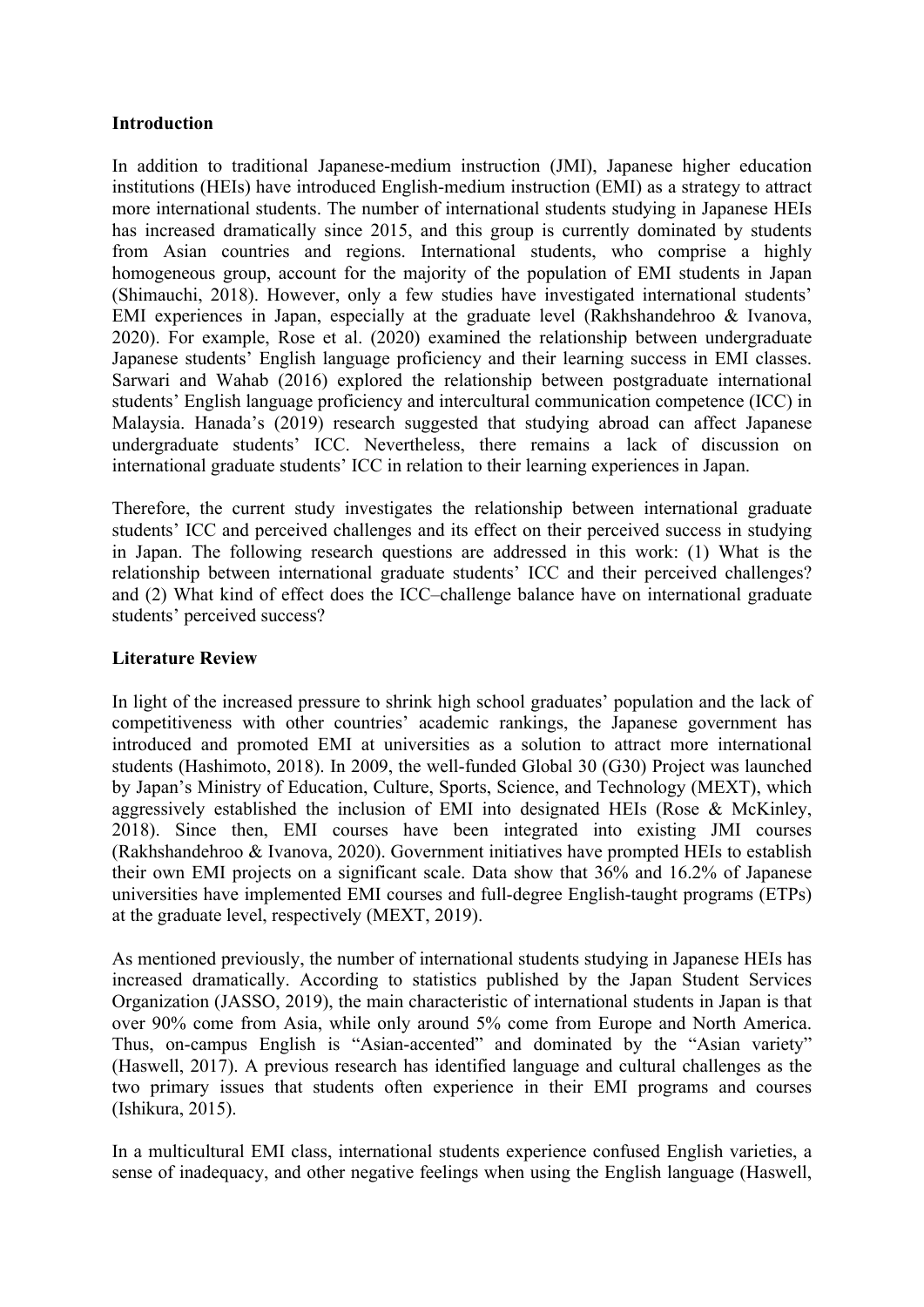2017; Murata et al., 2019). It appears that English linguistic challenges are the most frequently cited issues when discussing EMI challenges in the Japanese context. The limited language proficiency of students, professors, and staff can cause linguistic issues for international students (Aizawa & Rose, 2019; Rakhshandehroo & Ivanova, 2020). Furthermore, students' insufficient English language proficiency results in anxiety and frustration, as they cannot participate in or contribute to classroom discussions (Murata et al., 2019).

Cultural issues are also often discussed as an EMI concern regarding international students' learning experiences in Japan. EMI settings create isolation between Japanese and international students, especially those enrolled in full-degree ETPs (Shimauchi, 2017). International students tend to form groups based on their nationality, language, ethnicity, or educational backgrounds (Heigham, 2018). Such isolation makes it difficult for them to make friends with Japanese students (Rakhshandehroo & Ivanova, 2020). Thus, the lack of interaction between international and Japanese students results in the segregation and isolation of international students during their study period (Bradford, 2016; Kunioshi & Nakakoji, 2018; Morita, 2012; Shimauchi, 2017).

Another culture-related challenge involves the different teaching and learning styles applied in EMI courses (Jon & Kim, 2011; Tsuneyoshi, 2005). Students in EMI classrooms tend to sit quietly in accordance with the "culturally conditioned classroom behavior" (Bradford, 2016). The passive one-way lecture style may be an unpleasant experience for international students, and it can be quite challenging for non-native English-speaking students to listen to the lecture for a long period without pause (Heigham, 2018; Horie, 2017). Compared to their home education, international students may experience classroom interactions differently in EMI/ETPs. Asian students are used to the discussion-based classroom style, while Western students find that such an approach lacks the "American style" (Jon & Kim, 2011). The above linguistic and cultural issues are common topics discussed in many previous studies in this field.

## **Challenge in Flow Theory**

For international students, EMI is a unique experience of studying abroad that is filled with opportunities to improve oneself through various challenges. However, this experience also requires individual students to develop their ability to fix different problems. From this perspective, activities related to studying abroad are in line with Csikszentmihalyi's specific definition of "challenge" in flow theory, in which "challenge" is "any activities contains a bunch of opportunities for action" (Csikszentmihalyi,1990, p. 50). Flow mood is not necessarily caused by all related activities, but tensions between skills and challenges in the flow mood force people to improve their abilities in order to perform certain activities (Gjesteland & Vos, 2019).

Furthermore, despite content learning rather than language learning outcomes being the priority in EMI/ETPs (Carty & Susser, 2014), Csikszentmihalyi's flow theory has been tested in foreign or second language learning (Egbert, 2004). Several foreign language scholars have reported that studying abroad can positively influence second language learning and intercultural competence (Salisbury et al., 2013). In the current study, EMI offers a unique learning environment in which to investigate the relationship between ICC and students' perceived challenges.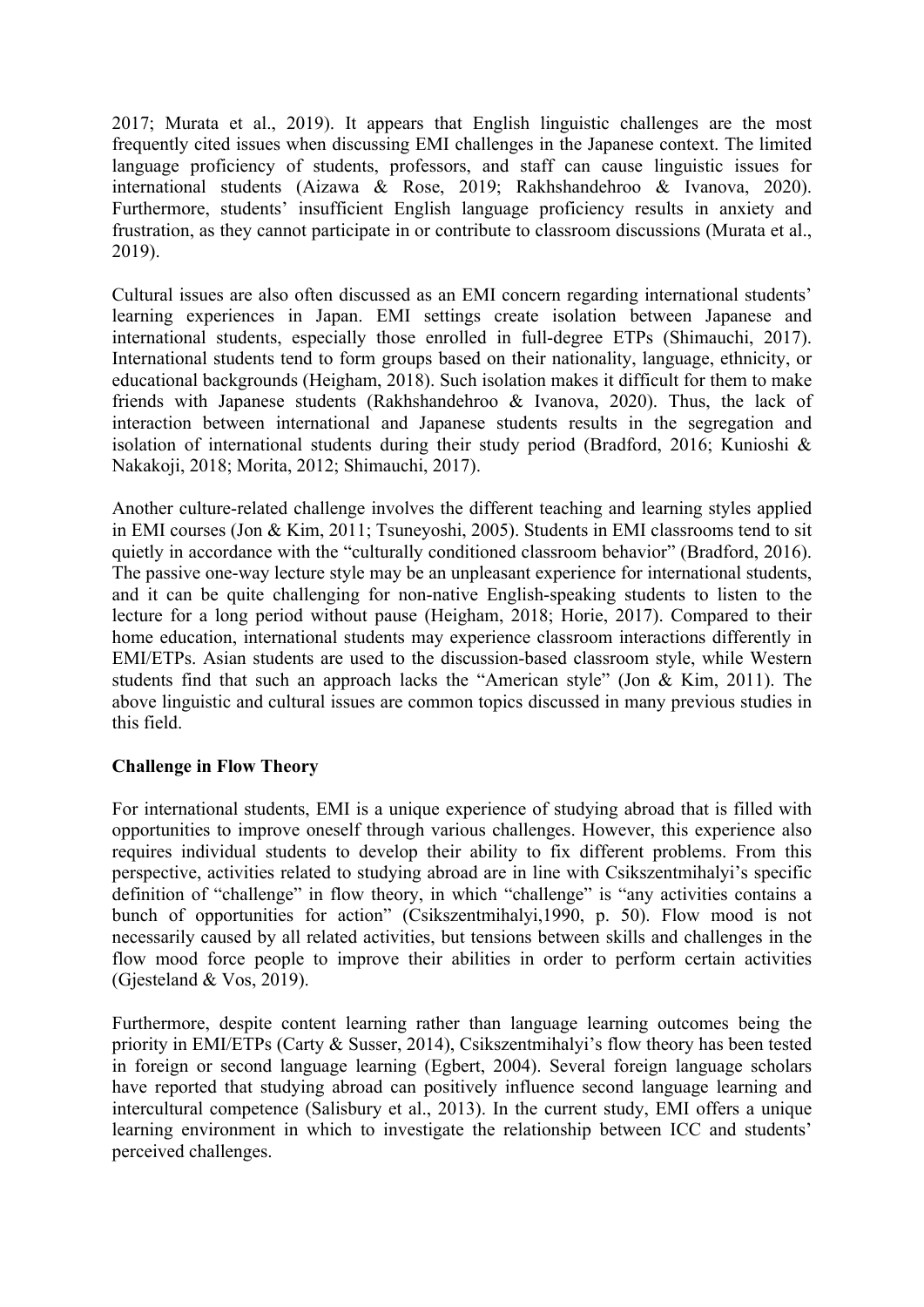Based on the definition of "challenge" in flow theory, some specific concerns raised in previous research can be extracted and transformed. Six related items extracted from previous studies were thus divided into language- and culture-related challenge categories in this study (see Table 1).

| Category             | <b>Challenge</b><br>(difficulty<br>or <sub>l</sub>                                                                                                                                                                                                | <b>Challenge (flow theory)</b>                                                                                              |  |  |
|----------------------|---------------------------------------------------------------------------------------------------------------------------------------------------------------------------------------------------------------------------------------------------|-----------------------------------------------------------------------------------------------------------------------------|--|--|
|                      | issues)                                                                                                                                                                                                                                           |                                                                                                                             |  |  |
| Language-<br>related | "Non-native English speaking<br>students have difficulty<br>in<br>coping with content presented<br>in English" (Bradford, 2013).                                                                                                                  | To work harder to improve language<br>proficiency                                                                           |  |  |
|                      | Speaking English with anxiety<br>and frustration results in their<br>failure<br>to<br>participate<br><sub>or</sub><br>contribute to the discussion<br>(Murata, Iino, & Konakahara,<br>2019).                                                      | To improve communication skills so that<br>they communicate effectively with other<br>students                              |  |  |
|                      | Insufficient academic skills are<br>exhibited,<br>such<br>written<br>as<br>skills,<br>English<br>essay<br>organization<br>skills,<br>etc.<br>(Aizawa & Rose, 2019).                                                                               | To look for extra academic support to<br>overcome academic disadvantages                                                    |  |  |
| Culture-<br>related  | EMI courses' different teaching<br>and learning styles (Jon & Kim,<br>2011; Tsuneyoshi, 2005).                                                                                                                                                    | To change the past learning style to adjust<br>different<br>the<br>learning<br>$\mathsf{to}$<br>environment/learning styles |  |  |
|                      | It is challenging for non-native<br>English-speaking students to<br>listen to the lecture for a long<br>time without pause<br>(Horie,<br>2017).                                                                                                   | To pay extra effort to understand the<br>learning materials                                                                 |  |  |
|                      | EMI creates isolation among<br>(Shimauchi,<br>student<br>groups<br>2018). International students<br>tend to form groups based on<br>their<br>nationality,<br>language,<br>educational<br>ethnic,<br><sub>or</sub><br>backgrounds (Heigham, 2018). | To make friends with students from other<br>countries to establish social connections in<br>the host country                |  |  |

Table 1: Transformed Challenges

Although there is no universal definition of ICC or communicative competence, ICC commonly refers to the use of a foreign language to properly communicate with others from different cultural backgrounds in ways that value the relationship between language and culture (Byram, 2012). ICC is also defined as "a complex of abilities need to perform effectively and appropriately when interacting with others who are linguistically and culturally different from oneself" (Fantini, 2006, p. 12). Research concerned with intercultural communication is critical of many globalization theories, but people involved in intercultural communication can hardly interact as well as they want (Matveev, 2002). In the 1970s, two Japanese scholars, Masao Kunihiro and Mitsuko Saito, recognized that effective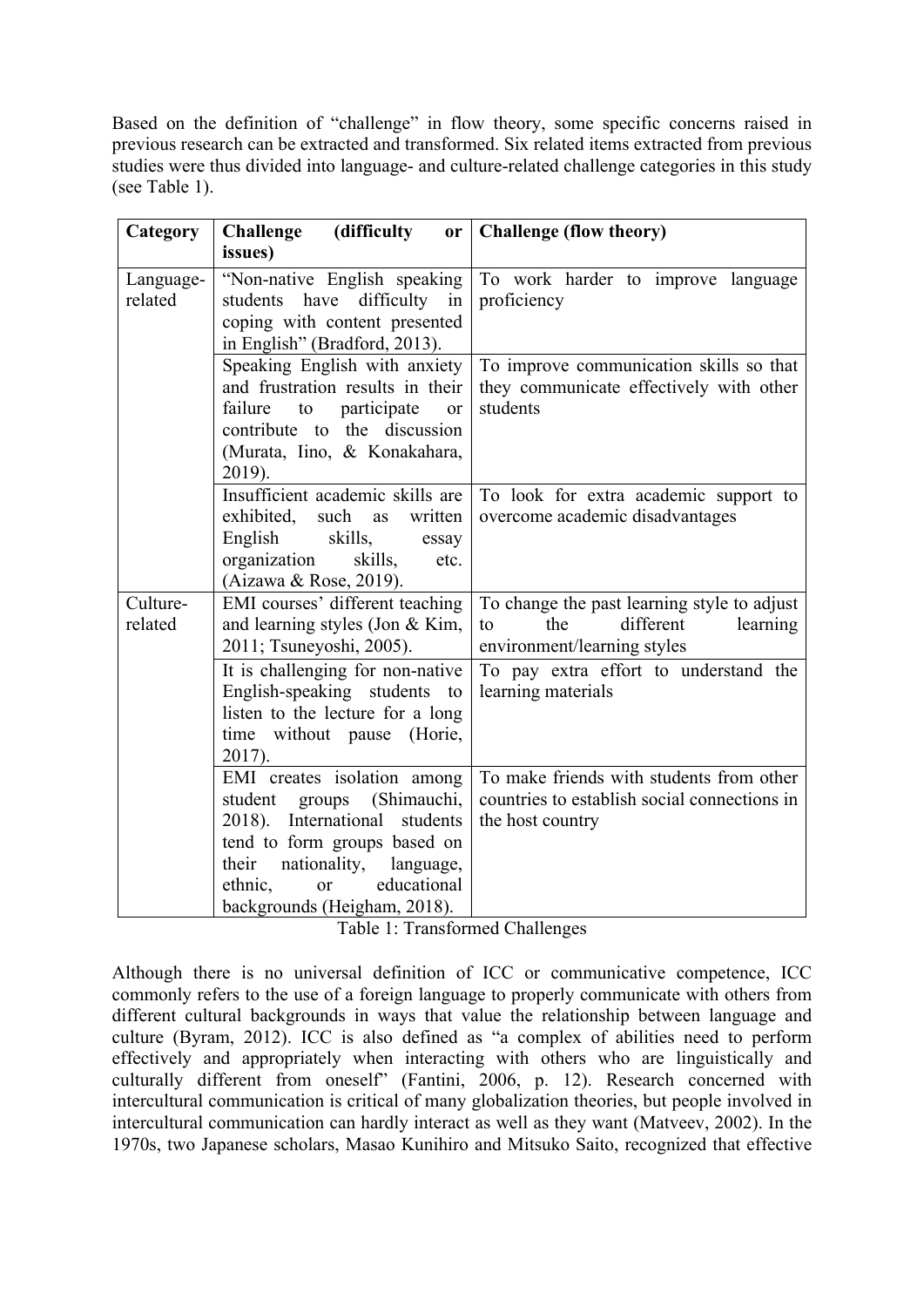intercultural communication is more important than foreign language proficiency (Martin et al., 2012).

Thus far, no definite assessment tool has been established to measure ICC. According to Fantini (2012), there are approximately 100 kinds of tools to assess the ICC with numerous descriptive items. In the current study, Matveev's (2002) integrated ICC model was applied as a feasible assessment tool. This is an overview model combining the overseas performance model, intercultural adjustment model, and the ICC model, which dominate discussions in the intercultural communication literature (Matveev, 2002). Each model contains different identified critical factors in intercultural communication with varying situations or dimensions. The integrated ICC model examines an individual's ICC from four dimensions: interpersonal skills, team effectiveness, cultural uncertainty, and cultural empathy.

### **International Students' Success**

Smith (2020) identified eight factors—divided into academic and non-academic types—that affect international students' success. The academic factors include language challenges, culture-related learning differences, exclusion from group discussions, academic support issues, and adjustment to a new education system, while the non-academic factors include social issues, cultural adjustment, and finances (Smith, 2020). In the current study, six factors were included as indicators of international students' success, as shown in Table 2.

| Category     | Factor                                             |
|--------------|----------------------------------------------------|
| Academic     | Language challenges                                |
|              | Exclusion from group discussion                    |
|              | Adjustment to culture-related learning differences |
|              | Academic support issues                            |
| Non-academic | Cultural adjustment                                |
|              | Social issues                                      |

Table 2: Factors Influencing the Success of International Students

## **Research Method and Participants**

The chosen site was a national postgraduate university in Japan consisting of three schools. International students can obtain their degree by only taking EMI courses and writing the English thesis or dissertation, or by taking JMI courses and writing the Japanese thesis or dissertation. As of May 1, 2020, the total number of international students was 530, of whom 348 were Chinese, accounting for 65.7% of the total population. The data collection lasted from January 19 to 23, 2021. A total of 113 international graduate student respondents, who were studying at the above university from three different schools, were recruited. Data were gathered through an online survey hosted in Google Forms. The questionnaire data were collected by sending mass e-mails to students' on-campus email addresses. The total international student group response rate was 21.32% (the Chinese international student group's response rate was 21.55%). The composition of the participants is presented in Table 3.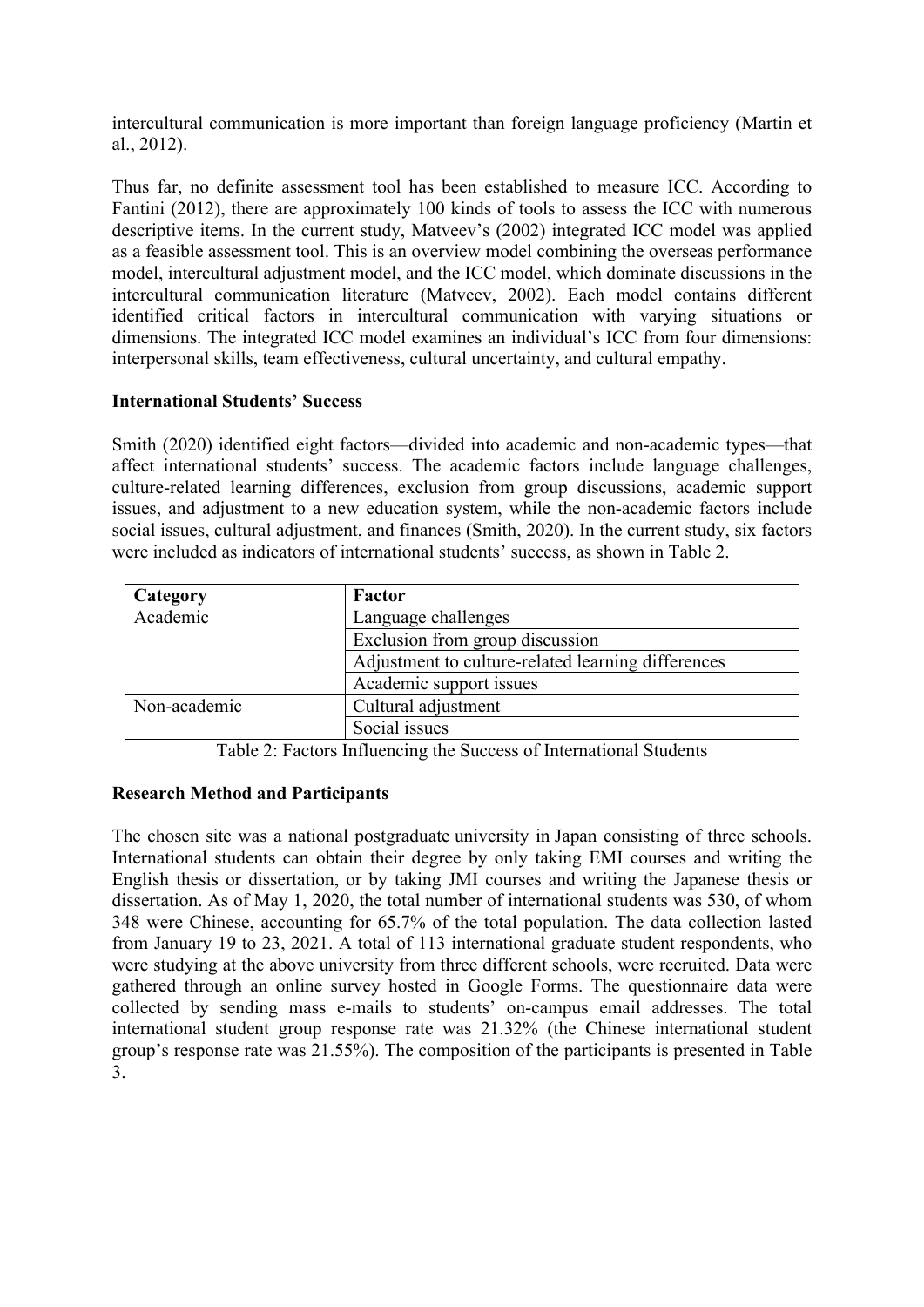| Category              | <b>Item</b>            | <b>Frequency</b> | Percentage |
|-----------------------|------------------------|------------------|------------|
| Gender                | Male                   | 67               | 59.29%     |
|                       | Female                 | 46               | 40.71%     |
| Grade                 | Master students        | 70               | 61.95%     |
|                       | Doctoral students      | 43               | 38.05%     |
| Age                   | Under 30 years old     | 91               | 80.53%     |
|                       | 30 years old and above | 22               | 19.47%     |
| Medium of instruction | English                | 73               | 64.60%     |
|                       | Japanese               | 40               | 35.40%     |

Table 3: The Composition of Participants

## **Instrument**

Thus far, no definite assessment tool has been established to measure ICC. According to Fantini (2012), there are approximately 100 kinds of tools to assess the ICC with numerous descriptive items. In the current study, Matveev's (2002) integrated ICC model was applied as a feasible assessment tool. This is an overview model combining the overseas performance, intercultural adjustment, and ICC models, which dominate discussions in the intercultural communication literature (Matveev, 2002). Each model contains different identified critical factors in intercultural communication with varying situations or dimensions. The integrated ICC model examines an individual's ICC from four dimensions: interpersonal skills, team effectiveness, cultural uncertainty, and cultural empathy. Research Method and Participants

The questionnaire (see Appendix), which had Chinese and English versions, contained four sections. The first section included four demographic questions, and the second section included 11 items adapted from Matveev's (2002) Intercultural Communication Competence Questionnaire (ICCQ), which was used to measure participants' ICC. The third section included six questions adapted from previous research to measure international graduate students' levels of perceived challenges (Aizawa & Rose, 2019; Bradford, 2013; Heigham, 2018; Horie, 2017; Jon & Kim, 2011; Shimauchi, 2018; Tsuneyoshi, 2005). The fourth section included six questions adapted from Smith's (2020) work on international student success, which were used to measure students' levels of perceived success. All items in the 23-item combined questionnaire were answered using a 5-point Likert-type scale ranging from 1 ("strongly disagree") to 5 ("strongly agree").

# **Data Analysis**

Data analysis was performed using IBM SPSS 26 to determine the results of each objective. The Cronbach's alpha values of the adapted questionnaires were initially measured to determine their reliability. The Cronbach's alpha values of the adapted ICCQ, the adapted perceived challenge questionnaire, and the perceived success questionnaire were 0.875, 0.800, and 0.805, respectively, all of which indicated good reliability.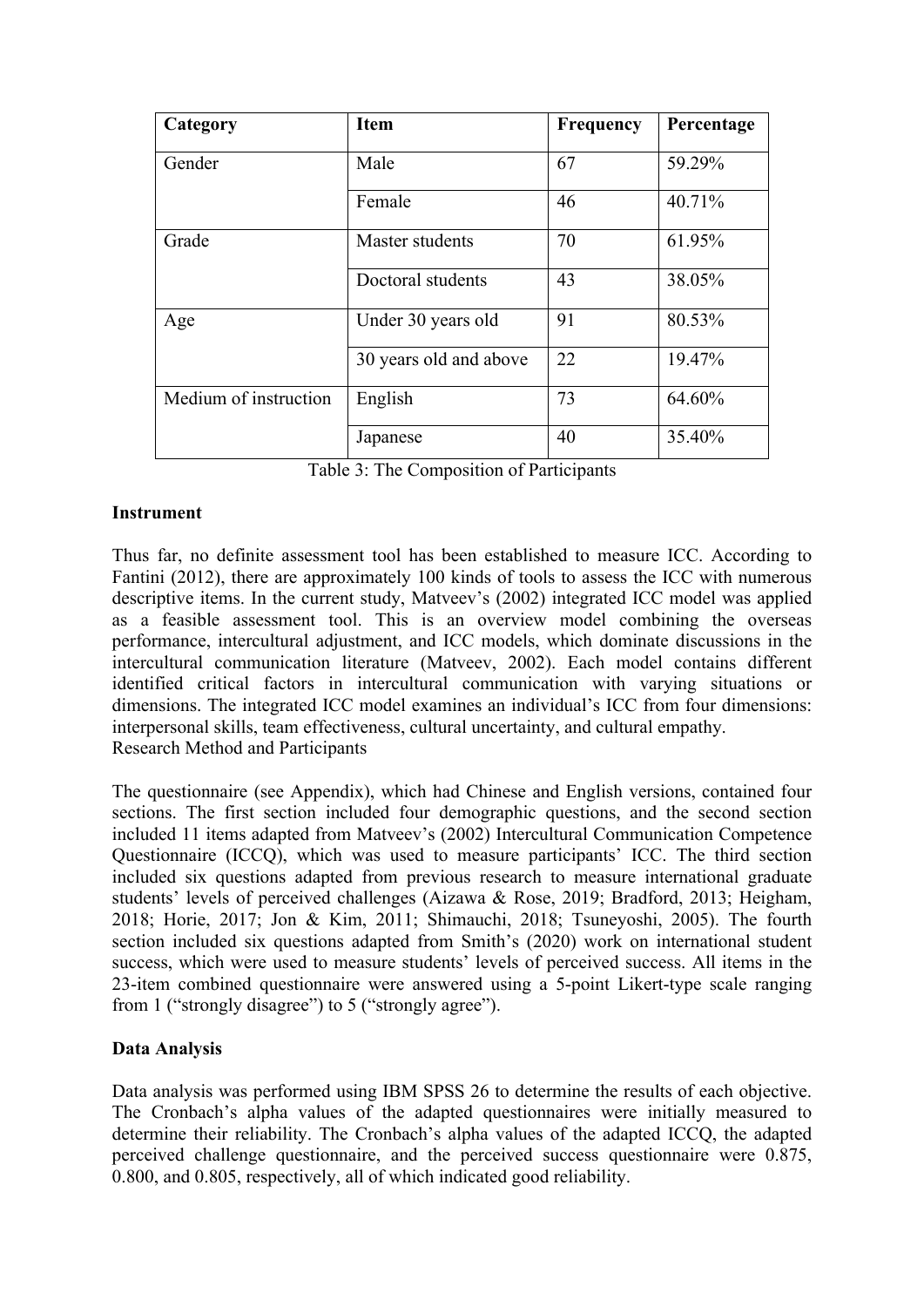## **The Relationship between International Students' ICC and Their Perceived Challenges**

A bivariate correlation test was used to determine the correlation between the students' ICC and perceived challenge. Table 4 illustrates the bivariate correlation test results of the non-Chinese EMI learning group (N=38). As can be seen, a strong negative correlation was found between the interpersonal skill factor and the perceived communication challenge  $(p<0.05)$ and academic support challenge  $(p<0.01)$ , while a statistically significant negative correlation was found between the cultural uncertainty factor and perceived communication challenge  $(p<0.01)$ . Furthermore, strong negative correlations were found between the cultural uncertainty factor and the perceived academic support challenge  $(p<0.05)$  and the perceived social activity challenge  $(p<0.05)$ . Thus, in the non-Chinese EMI student group, ICC factors negatively affected the students' perceived challenges.

|                         | Language | Communication | Learning<br>style | Learning<br>effort | Academic<br>support | Social<br>activity |
|-------------------------|----------|---------------|-------------------|--------------------|---------------------|--------------------|
| Interpersonal<br>skill  | $-0.076$ | $-0.341*$     | $-0.259$          | $-0.051$           | $-0.434**$          | $-0.221$           |
| Team<br>effectiveness   | 0.137    | 0.012         | $-0.013$          | $-0.156$           | $-0.275$            | 0.076              |
| Cultural<br>uncertainty | $-0.287$ | $-0.422**$    | $-0.071$          | $-0.115$           | $-0.364*$           | $-0.333*$          |
| Cultural<br>empathy     | $-0.203$ | $-0.301$      | 0.216             | 0.159              | $-0.167$            | 0.122              |

Table 4: Pearson Correlations between the Factors of ICC and Perceived Challenges in the Non-Chinese EMI Group (N=38)

Table 5 illustrates the bivariate correlation test results of the Chinese EMI learning group (N=35). Both four ICC factors were statistically positive for the perceived challenge of English language learning  $(p<0.01)$ . Meanwhile, interpersonal skill and cultural empathy factors were statistically positive for the perceived challenge of learning style and social activity ( $p<0.05$ ). Moreover, team effectiveness was statistically positive for the perceived challenge of communication and learning style  $(p<0.01)$ . Thus, in the Chinese EMI student group, ICC factors positively affected their perceived challenges.

|                         | Language  | Communication | Learning<br>style | Learning<br>effort | Academic<br>support | Social<br>activity |
|-------------------------|-----------|---------------|-------------------|--------------------|---------------------|--------------------|
| Interpersonal<br>skill  | $0.436**$ | 0.277         | $0.425*$          | $-0.007$           | 0.119               | 0.310              |
| Team<br>effectiveness   | $0.556**$ | $0.473**$     | $0.506**$         | 0.180              | 0.242               | 0.259              |
| Cultural<br>uncertainty | $0.587**$ | 0.273         | 0.296             | 0.113              | 0.145               | 0.312              |
| Cultural<br>empathy     | $0.486**$ | 0.325         | 0.237             | 0.053              | 0.133               | $0.337*$           |

Table 5. Pearson Correlations between the Factors of ICC and Perceived Challenges in the Chinese EMI Group (N=35)

Table 6 illustrates the bivariate correlation test results of the Chinese JMI learning group (N=40). In this group, ICC factors were barely statistically significant for the perceived challenges. Only cultural uncertainty was statistically significant for the perceived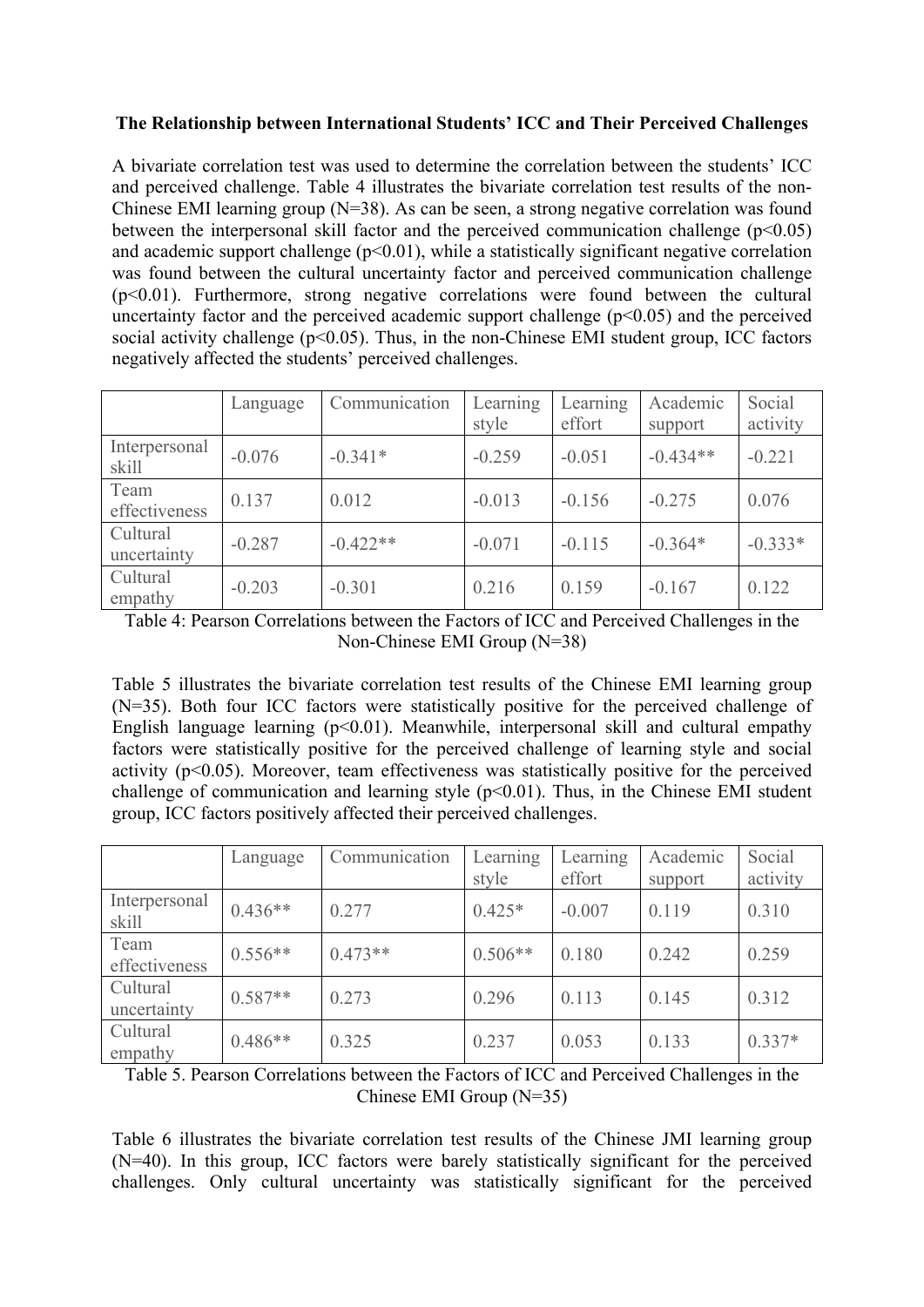communication challenge  $(p<0.05)$ . Furthermore, cultural empathy was statistically significant for the perceived communication challenge  $(p<0.01)$ . Thus, ICC had a less positive effect on the JMI student group's perceived challenges.

|                         | Language | Communication | Learning<br>style | Learning<br>effort | Academic<br>support | Social<br>activity |
|-------------------------|----------|---------------|-------------------|--------------------|---------------------|--------------------|
| Interpersonal<br>skill  | $-0.146$ | 0.091         | 0.125             | $-0.086$           | 0.008               | 0.200              |
| Team<br>effectiveness   | 0.264    | 0.106         | 0.090             | 0.056              | 0.097               | 0.142              |
| Cultural<br>uncertainty | 0.117    | $0.365*$      | 0.062             | 0.098              | $-0.008$            | 0.156              |
| Cultural<br>empathy     | 0.140    | $0.405**$     | $-0.028$          | $-0.164$           | $-0.220$            | 0.043              |

Table 6. Pearson Correlations between the Factors of ICC and Perceived Challenges in the Chinese JMI Group (N=40)

### **The Effects of ICC–Challenge Balance on Students' Perceived Challenges**

Based on the collected data, the levels of ICC and perceived challenges of each international student were calculated. The mean score of 113 students' ICC was 3.78, while the perceived challenge was 3.92. The mean scores were respectively used as the horizontal and vertical coordinates to obtain the overall quadrant distribution of the students' ICC and perceived challenges. The quadrant distributions of 113 international students' ICC levels and the perceived challenge levels are shown in Figure 1.

As can be seen, the high-ICC and high-challenge (H-H) and low-ICC and high-challenge (L-H) quadrants had the most number of individuals (31 each). The Chinese EMI learning students had the majority in the H-H quadrant (15 individuals), while the Chinese JMI learning students had the majority in the L-H quadrant (15 individuals). At the same time, 18 of 24 non-Chinese EMI learning students were in the high-ICC and low-challenge (H-L) quadrant.



Figure 1: Quadrant Distributions of the Levels of ICC Level and Perceived Challenges among 113 International Students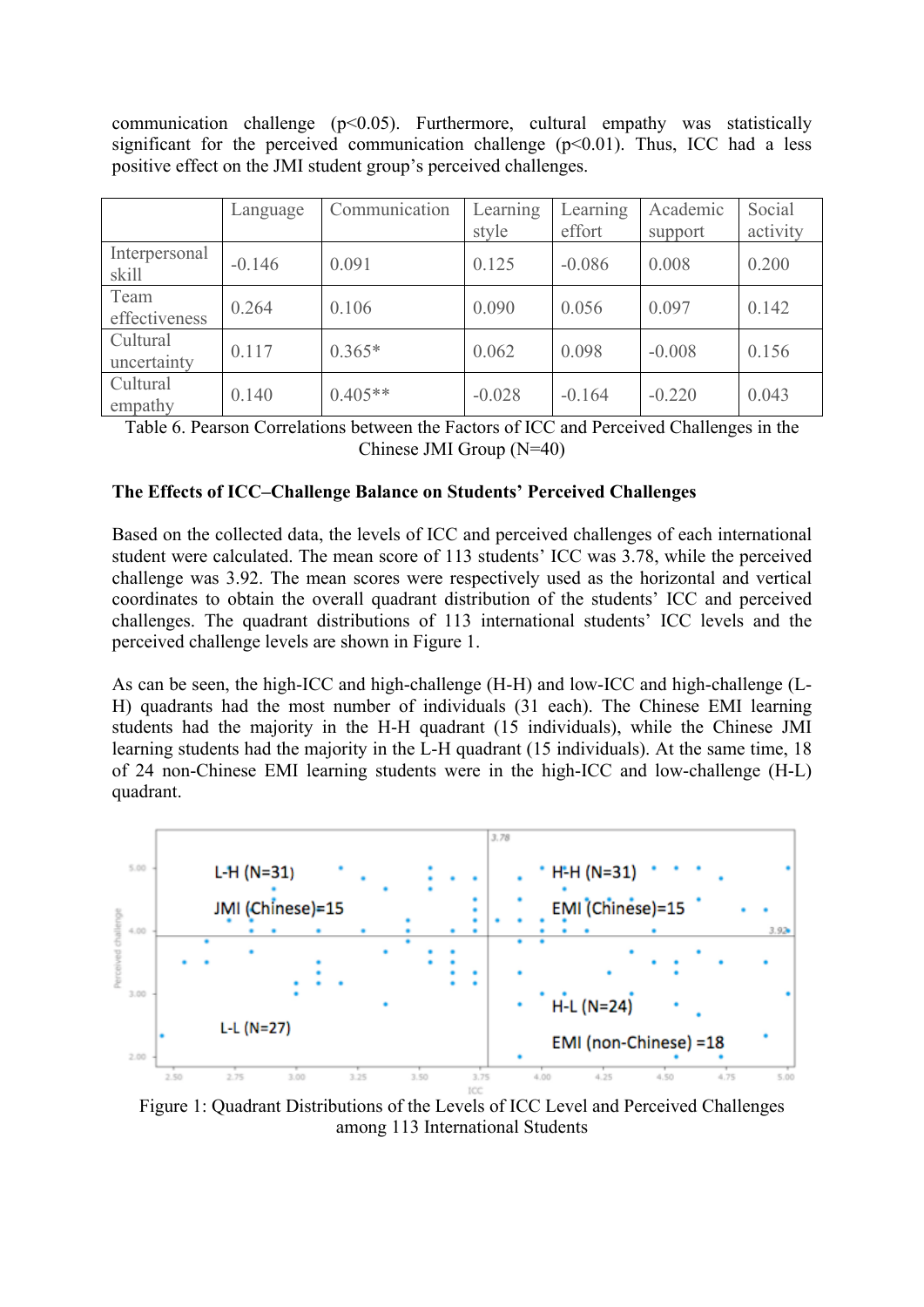After exporting the different ICC–challenge and the corresponding perceived success values of each individual  $(N=113)$  as the box plots (Figure 2), it can be seen that the degree of perceived success gradually decreased in the following order: H-H, H-L, L-H, L-L, H-H, H-L, and the L-L subgroups, which showed less fluctuation. Students in the L-H subgroup had a more severe perceived success range compared to the H-H, H-L, and the L-L subgroups. Furthermore, students in the L-H subgroup had a lower level of perceived success, while students in the L-L subgroup had a higher level of perceived success than those from the H-H, H-L, and the L-H subgroups.



Figure 2: Different ICC–Challenge Balances in All the Student Groups' Perceived Levels of **Success** 

#### **Conclusion**

This study investigated the relationship between international students' levels of ICC and perceived challenges and its effect on their perceived success in studying in Japan. Based on the questionnaire responses from 113 international students, the findings suggested that ICC factors negatively affected the perceived challenges in the non-Chinese EMI student group. Meanwhile, the ICC factors positively affected the perceived challenges of both the Chinese EMI and Chinese JMI student groups, although the effect was less in the latter group.

Furthermore, the findings suggest that most non-Chinese EMI students perceived themselves to be in the high-ICC and low-challenge balance, while most Chinese EMI students perceived themselves to be in the high-ICC and high-challenge balance. Although the JMI student group had excellent Japanese language proficiency compared to the EMI student group, most of the JMI students perceived themselves to be in the low-ICC and high-challenge balance categories.

Overall, international students' perceived success decreased in the following order: high-ICC and high-challenge, high-ICC and low-challenge, low-ICC and high-challenge, and low-ICC and low-challenge. The high-ICC and high-challenge categories led to the highest perceived success. Although international students studying in Japan are highly homogeneous in terms of geographical origins, their ICC factors and perceptions of challenges show great diversity.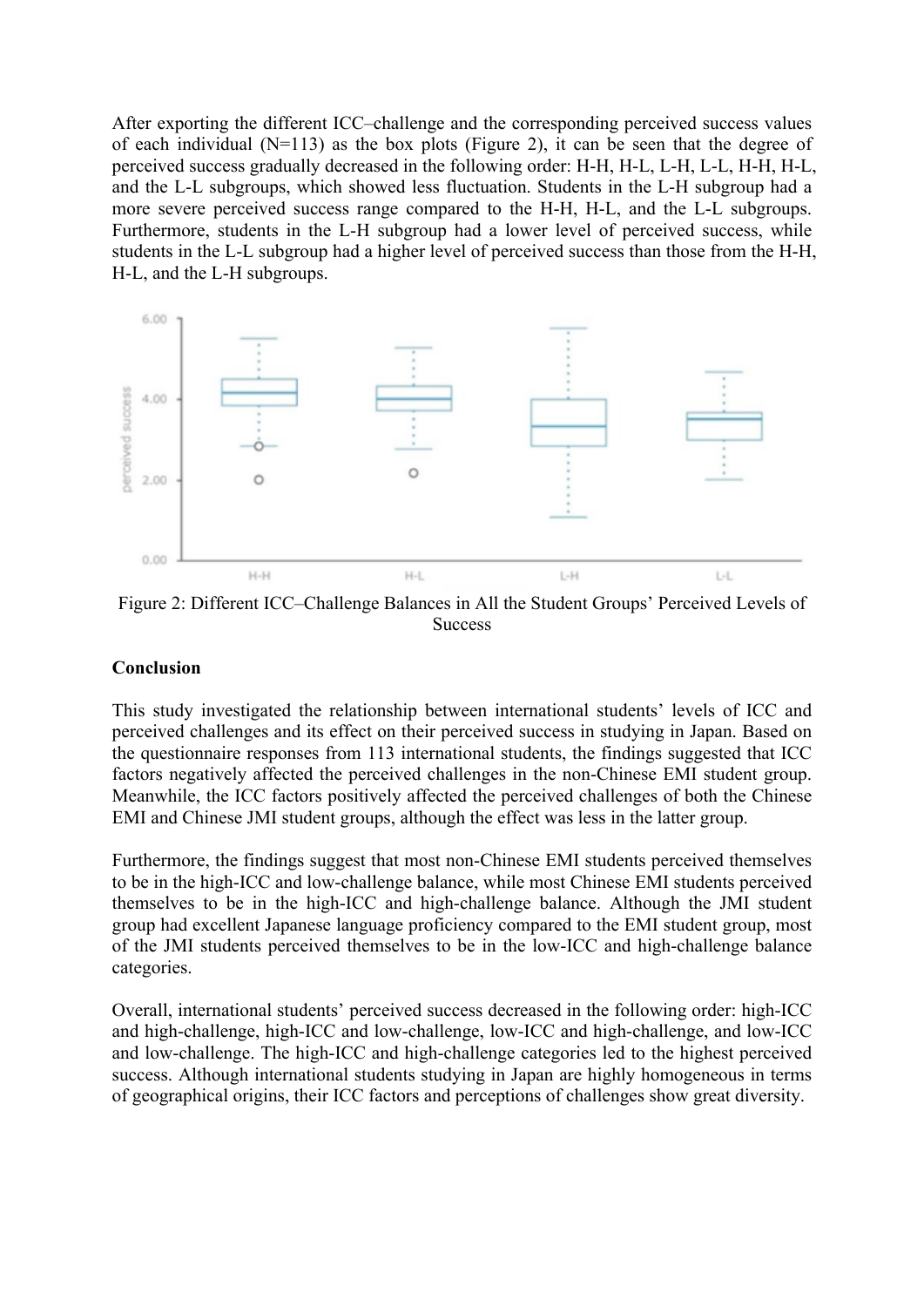### **Limitations and Further Study**

While this study offers some implications for further research regarding international student groups' ICC levels, it still has some limitations.

First, the current study focused on the relationship between international students' ICC levels and their perceived challenges, thereby regarding ICC as an essential factor influencing students' on-campus lives. However, the effects of language proficiency should also be considered and compared.

Second, although 113 international students were involved in this study, over 60% came from China. Thus, their preferences for cognition may have led to biased analysis results. For this reason, the results cannot be generalized to other international student groups.

Finally, although this study investigated the effects of the balance between the level of skill– challenge balance on students' perceived success, success is self-reported in this study. However, given that individuals differ in their understanding of their success levels, this could lead to possibly biased results.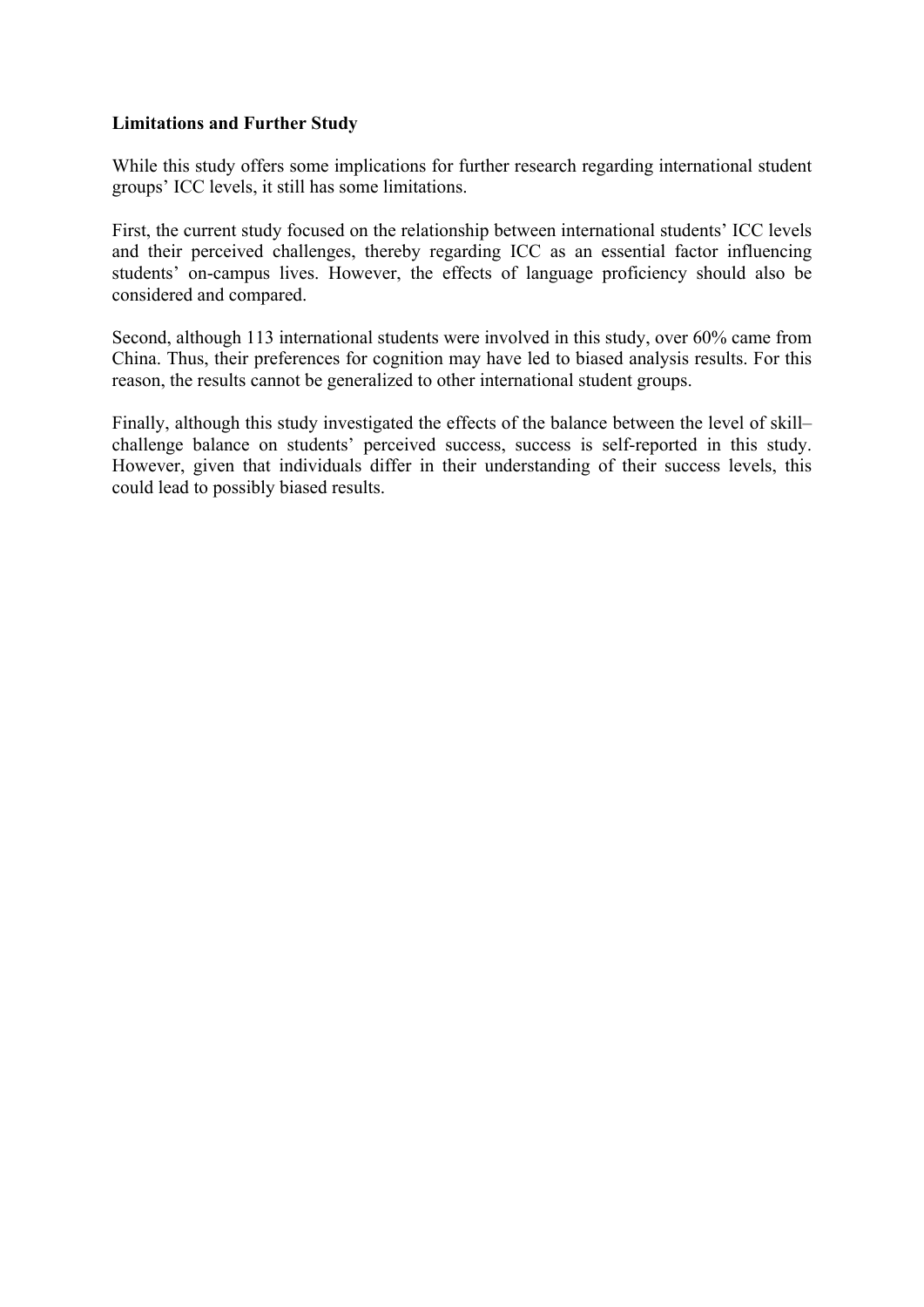# **Appendix**

Questionnaire of intercultural communication competence (ICC), perceived challenge, and success in students' learning experiences at JAIST

Gender: M/F Grade: M1 M2 D1 D2 D3 Postgraduate/researcher

Age: 20–24 25–29 30–34 35–39 40–above

School: Information Science Material Science Knowledge Science

Length of stay in Japan: Less than one year 12–24 months 25–48 months More than four years

Instructions: Please read the 23 listed items carefully and choose the closest one in each question based on your own learning experiences in your graduate program. Please answer all the questionnaire items on a 5-point Likert scale as follows: Strongly disagree-1 Disagree-2 Neutral-3 Agree-4 Strongly agree-5

1. 1.I can establish a good relationship with people from other countries.

2. I can listen actively to people from other countries (such as in a lab seminar or in the class group discussion).

3. I can deal with and manage cultural uncertainties well when I get along with other people who come from other countries. (Note: "Cultural uncertainty" refers to cultural ambiguities and sociocultural differences, such as different beliefs, customs, and values.)

4. I feel comfortable when discussing/studying/interacting together with people from different countries.

5. I can be flexible in interacting and working with people from different countries when it comes to getting together with them.

6. I can engage in meaningful dialogues with people from other countries in the same way as with people from my home country.

7. I can develop closer relationships with persons from other countries in school/lab/class like I make friends with my own country.

8. When I am assigned to a multicultural team, I can treat others equally without any relevance to the members' national origins.

9. I can learn as much about Japanese culture as possible.

10. I can be flexible with different communication/interaction styles when working with people from other countries.

11. I can be flexible when working with people from different cultures, as I am aware of differences in values and beliefs among cultures.

12. I need to work harder to improve my language proficiency to satisfy the degree/credit completion requirements.

13. I need to improve my communication skills to communicate effectively with other international students during group discussions/seminars.

14. I need to change my past learning style to adjust to the different learning environment/learning style in JAIST.

15. I need to pay extra effort to understand the learning materials exactly.

16. I need to actively look for extra academic support to overcome my academic disadvantages (such as language barriers, learning style differences, etc.) while studying at JAIST.

17. I need to actively expand my own social network, including making friends with other countries' people, to increase my social activities during my studies abroad at JAIST.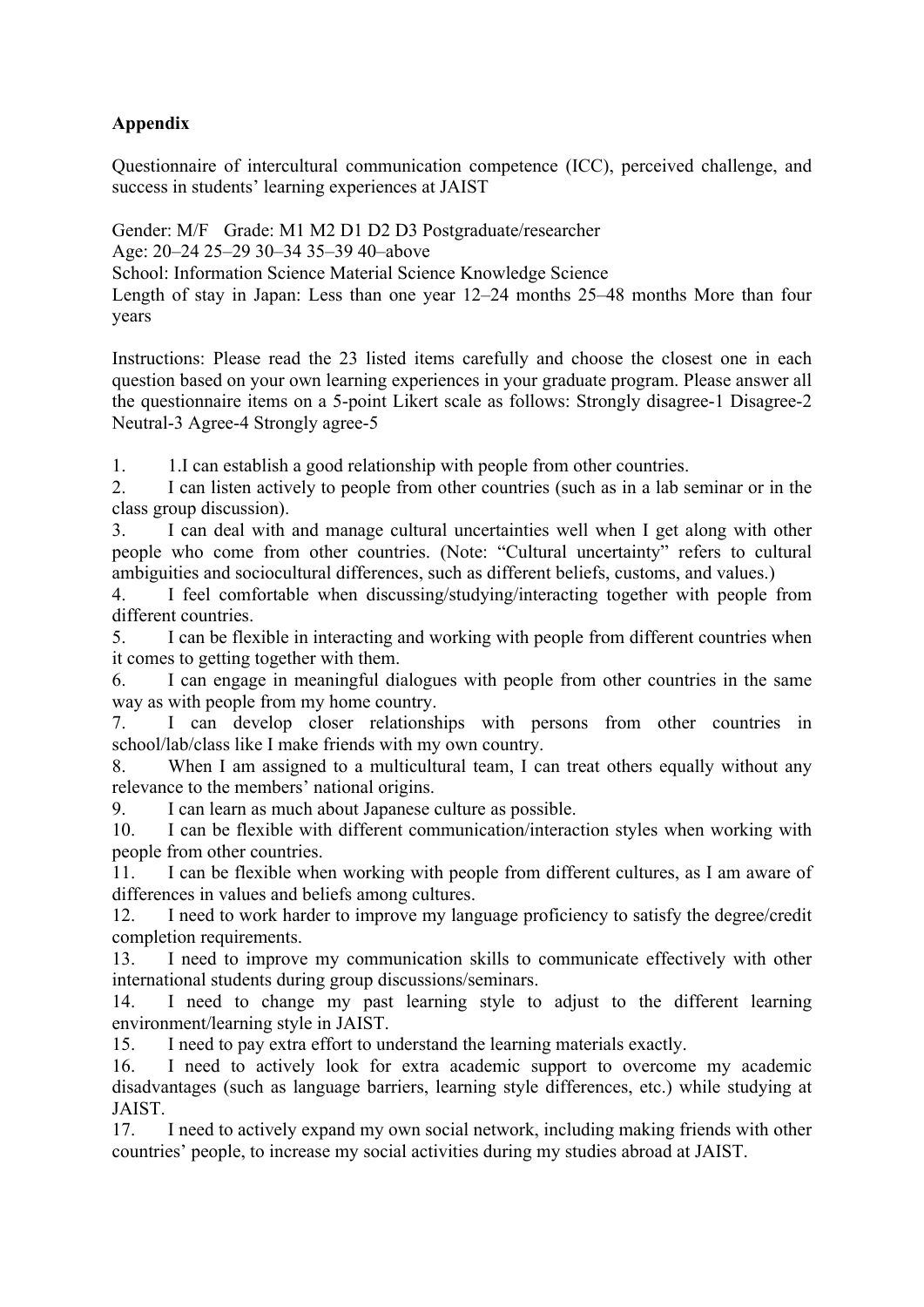18. I have achieved significant improvement in both academic English writing and oral English communication.

19. I have effective and meaningful communication/interaction experiences with other international students.

20. I have adjusted myself to learning environments (such as teaching style, learning style, exam, academic tasks, etc.) at JAIST.

21. I received enough academic support from JAIST or outside JAIST to complete my study program.

22. I have adjusted myself to Japanese culture well.

23. During my graduate program in Japan, I built my social network and maintained enough social contact with family, friends, and the outside world.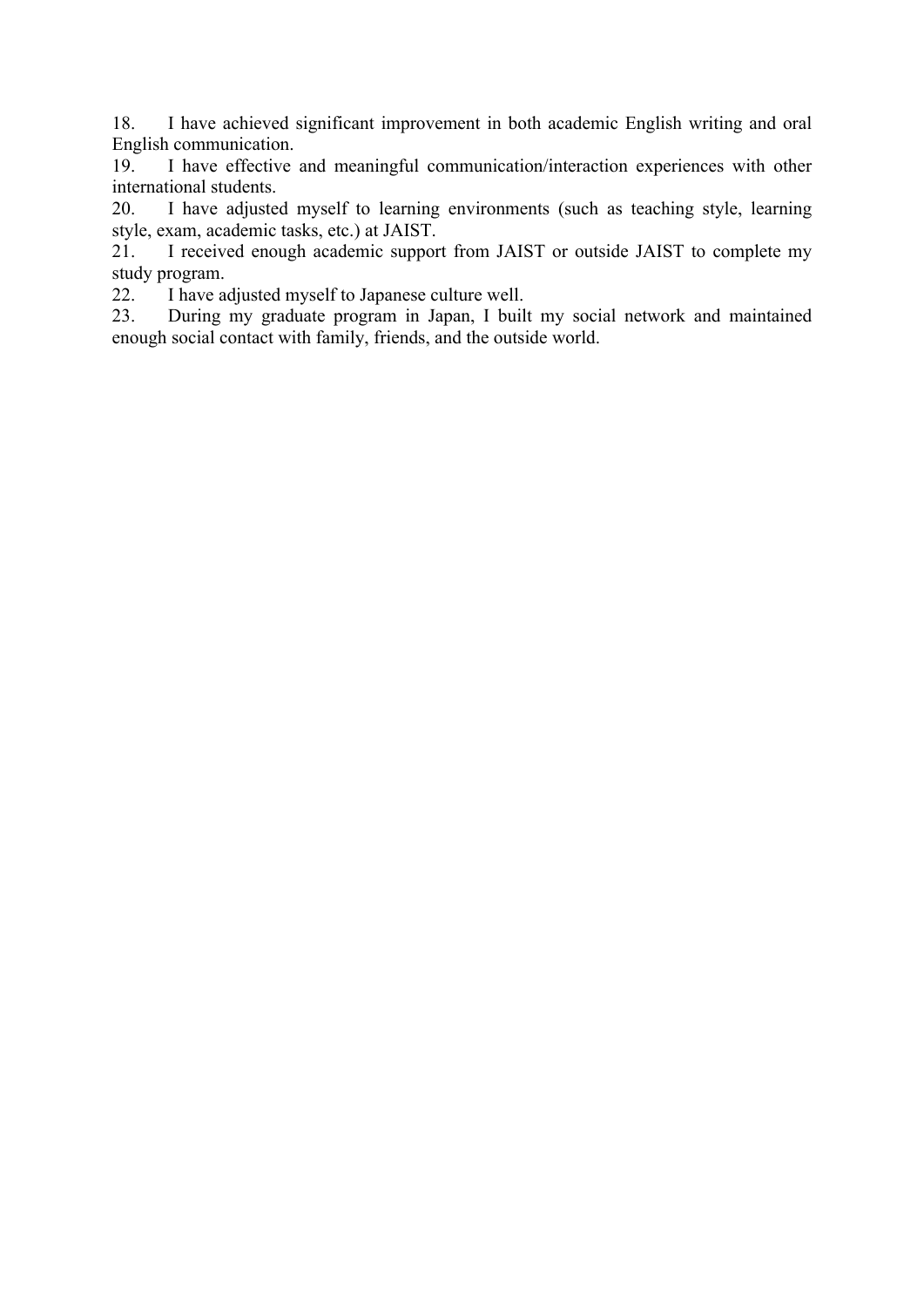## **References**

- Aizawa, I., & Rose, H. (2019). An analysis of Japan's English as medium of instruction initiatives within higher education: the gap between meso-level policy and microlevel practice. Higher Education. https://doi.org/10.1007/s10734-018-0323-5
- Bradford, A. (2013). English-medium degree programs in Japanese universities: learning from the European Bradford, A. (2013). English-medium degree programs in Japanese universities: learning from the European experience. Asian Education and Development Studies. https://doi.o. Asian Education and Development Studies. https://doi.org/10.1108/AEDS-06-2012-0016
- Bradford, A. (2016). Toward a Typology of Implementation Challenges Facing English-Medium Instruction in Higher Education: Evidence From Japan. Journal of Studies in International Education. https://doi.org/10.1177/1028315316647165
- Bricteux, C., Navarro, J., Ceja, L., & Fuerst, G. (2017). Interest as a Moderator in the Relationship Between Challenge/Skills Balance and Flow at Work: An Analysis at Within-Individual Level. *Journal of Happiness Studies, 18*, 861-880.
- Byram, M. (2012). Conceptualizing intercultural communicative competence and intercultural citizenship. In The Routledge Handbook of Language and Intercultural Communication. https://doi.org/10.4324/9780203805640
- Carty, P., & Susser, B. (2014). Global Education and Classroom Teaching: From CBI to EMI.
- Csikszentmihalyi, M. (1990). Flow: The psychology of optimal experience. (1st ed.) New York: Harper and Row.
- Egbert, J. (2004). A study of flow theory in the foreign language classroom. Canadian Modern Language Review. https://doi.org/10.3138/cmlr.60.5.549
- Fantini, A. E. (2006). Exploring and assessing intercultural competence. Retrieved May 1, 2007, from http://www.sit.edu/publications/docs/feil\_research\_report.pdf
- Fantini, A. E. (2012). Language: An essential component of intercultural communicative competence. In The Routledge Handbook of Language and Intercultural Communication. https://doi.org/10.4324/9780203805640
- Gjesteland, T., & Vos, P. (2019). Chapter 11: Affect and Mathematical Modeling Assessment: A Case Study on Engineering Students' Experience of Challenge and Flow During a Compulsory Mathematical Modeling Task. In S. A. Chamberlin & B. Sriraman (Eds.), Affect in Mathematical Modeling (pp. 257–272). https://doi.org/10.1007/978-3-030-04432-9\_16
- Hanada, S. (2019). A Quantitative Assessment of Japanese Students' Intercultural Competence Developed Through Study Abroad Programs. Journal of International Students, 9(4), 1015–1037. https://doi.org/10.32674/jis.v9i4.391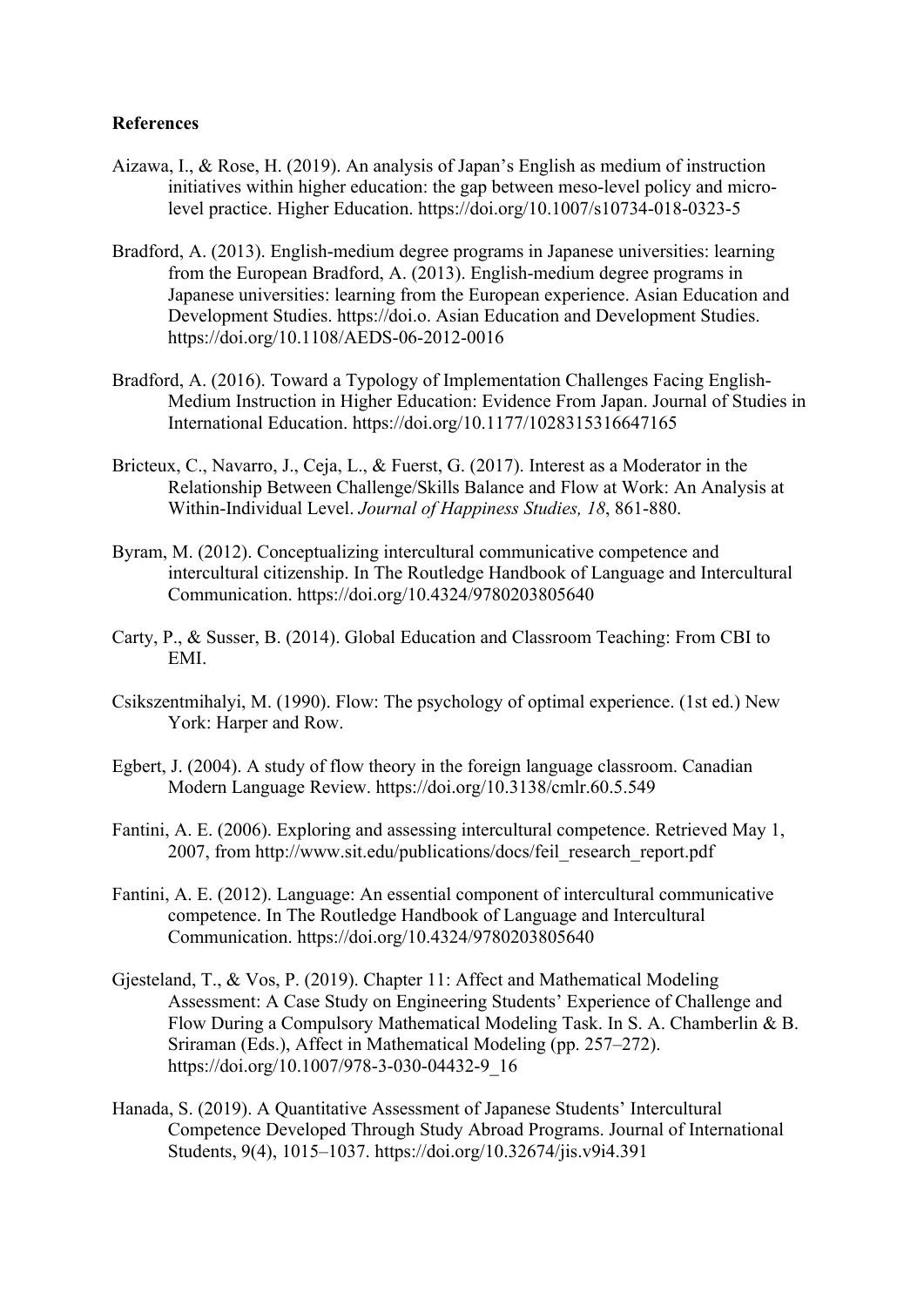- Hashimoto, H. (2018). 2 Government Policy Driving English-Medium Instruction at Japanese Universities: Responding to a Competitiveness Crisis in a Globalizing World. In English-Medium Instruction in Japanese Higher Education. https://doi.org/10.21832/9781783098958-005
- Haswell, C. G. (2017). Accepting neighboring Englishes: Investigating the attitudes and preconceptions of English-medium instruction students at an international university in Japan. In English-medium Instruction in Japanese Higher Education: Policy, Challenges and Outcomes. https://doi.org/10.21832/BRADFO8941
- Heigham, J. (2018). 10 Center Stage but Invisible: International Students in an English-Taught Program. In English-Medium Instruction in Japanese Higher Education. https://doi.org/10.21832/9781783098958-013
- Horie, M. (2017). Faculty training for non-native speakers of English at Japanese universities: Effective English-medium teaching for a culturally diversified student population. In English-medium Instruction in Japanese Higher Education: Policy, Challenges and Outcomes. https://doi.org/10.21832/BRADFO8941
- Ishikura, Y. (2015). Realizing Internationalization at Home through English-Medium Courses at a Japanese University: Strategies to Maximize Student Learning. Higher Learning Research Communications. https://doi.org/10.18870/hlrc.v5i1.237
- JASSO. (2019). Result of an annual survey of international students in Japan Retrieved from https://www.studyinjapan.go.jp/ja/\_mt/2020/08/date2019z.pdf
- Jon, J.-E., & Kim, E.-Y. (2011). What It Takes to Internationalize Higher Education in Korea and Japan: English-Mediated Courses and International Students. In The Internationalization of East Asian Higher Education. https://doi.org/10.1057/9781137002006\_7
- Kunioshi, N., & Nakakoji, H. (2018). 16 Features, Challenges and Prospects of a Science and Engineering English-Taught Program. In English-Medium Instruction in Japanese Higher Education. https://doi.org/10.21832/9781783098958-019
- Martin, J. N., Nakayama, T. K., & Carbaugh, D. (2012). The history and development of the study of intercultural communication 1 and applied linguistics. In The Routledge Handbook of Language and Intercultural Communication. https://doi.org/10.4324/9780203805640
- Matveev, A. V. (2002). The Perception of Intercultural Communication Competence By American and Russian Managers With Experience on Multicultural Teams. Intercultural Communication.
- MEXT. (2019). 大学における教育内容等の改革状況について(平成28年度) https://www.mext.go.jp/a\_menu/koutou/daigaku/04052801/\_\_icsFiles/afieldfile/2019/ 05/28/1417336\_001.pdf
- Morita, L. (2012). English and intercultural interaction in the internationalisation of a Japanese university. Journal of Intercultural Communication.